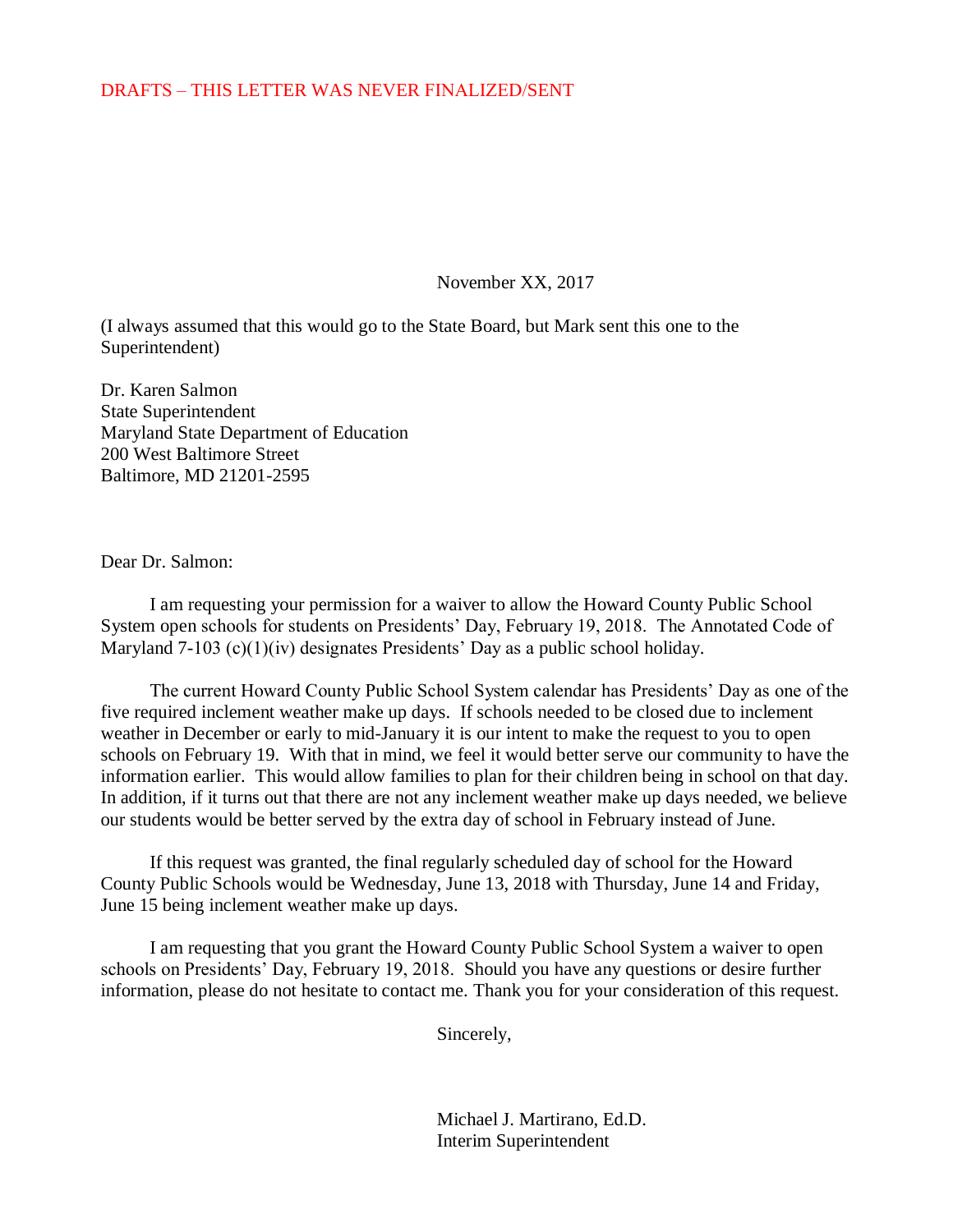MJM/kc

cc: Board of Education Mark C. Blom, Esquire Frank Eastham Anissa Brown Dennis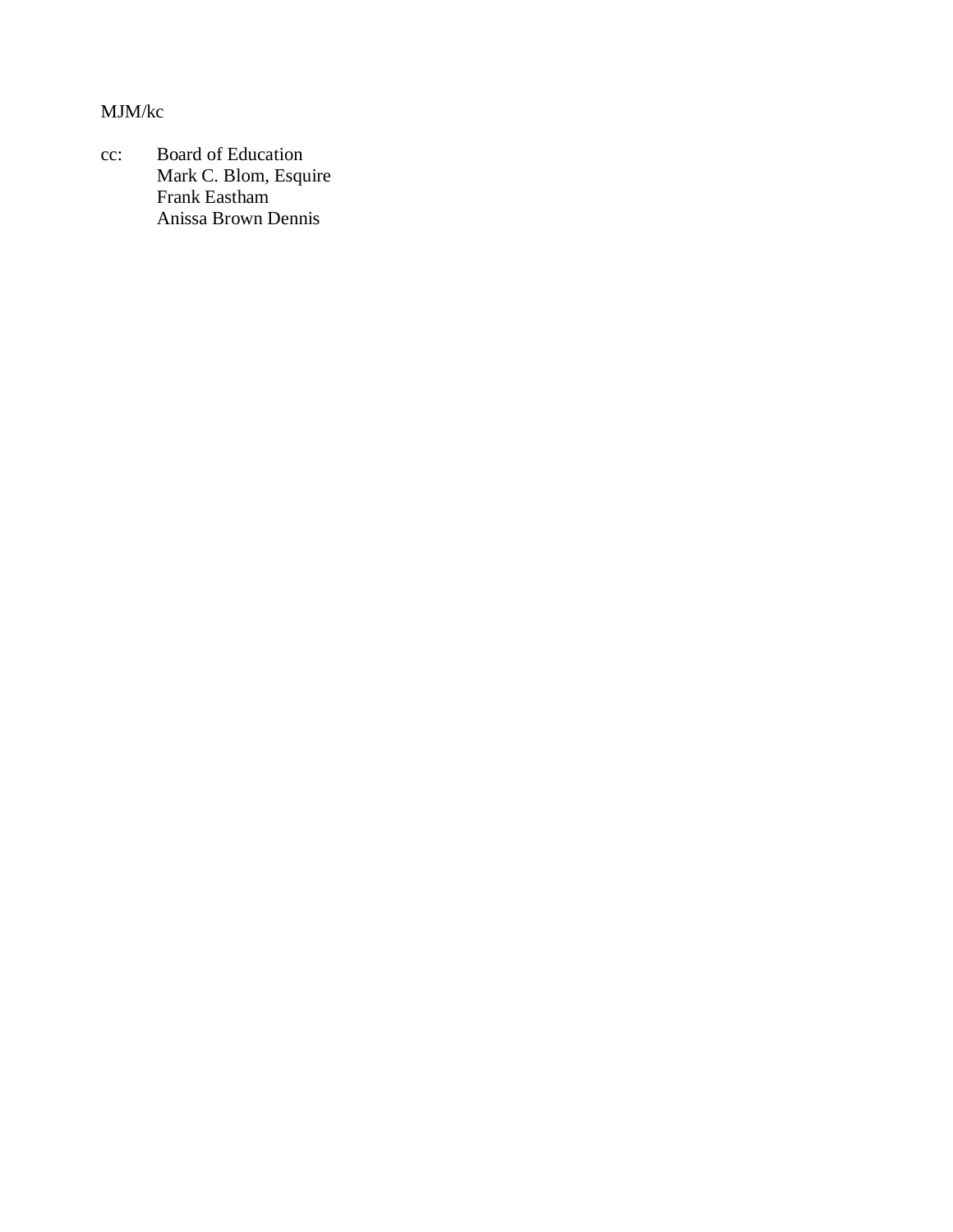November XX, 2017

Dr. Karen Salmon State Superintendent Maryland State Department of Education 200 West Baltimore Street Baltimore, MD 21201-2595

Dear Dr. Salmon:

I am requesting a waiver to allow the Howard County Public School System (HCPSS) open schools for students on Presidents' Day, February 19, 2018.

The current HCPSS calendar has Presidents' Day listed as one of the five required inclement weather makeup days and the last day of school for HCPSS is scheduled for June 14, with June 15 listed as another possible makeup day. It was the school system's intent to request the waiver if schools closed due to inclement weather prior to mid-January. However, considering that June 15 will be at the end of the school year and falls on a religious holiday, a makeup day on this date would provide little value to our instructional program as all exams and end of school activities would have to still occur on June 14. Historical data suggests that it is likely that we could need all of our inclement weather makeup days – HCPSS has had eight or more inclement weather related closings in three of the last four years.

After reviewing these factors, we believe that our students would be better served if an instructional day was added on February 19 even if makeup days are not needed. If this waiver is granted, HCPSS will use February 19 as an instructional day, make June 13 the last day of school for students and add June 14 to the calendar as a possible makeup day. This will help us ensure equitable delivery of instruction and provide families some predictability as they plan their summers and make plans for President's Day weekend.

Should you have any questions or desire further information, please do not hesitate to contact me. Thank you for your consideration of this request.

Sincerely,

Michael J. Martirano, Ed.D. Interim Superintendent